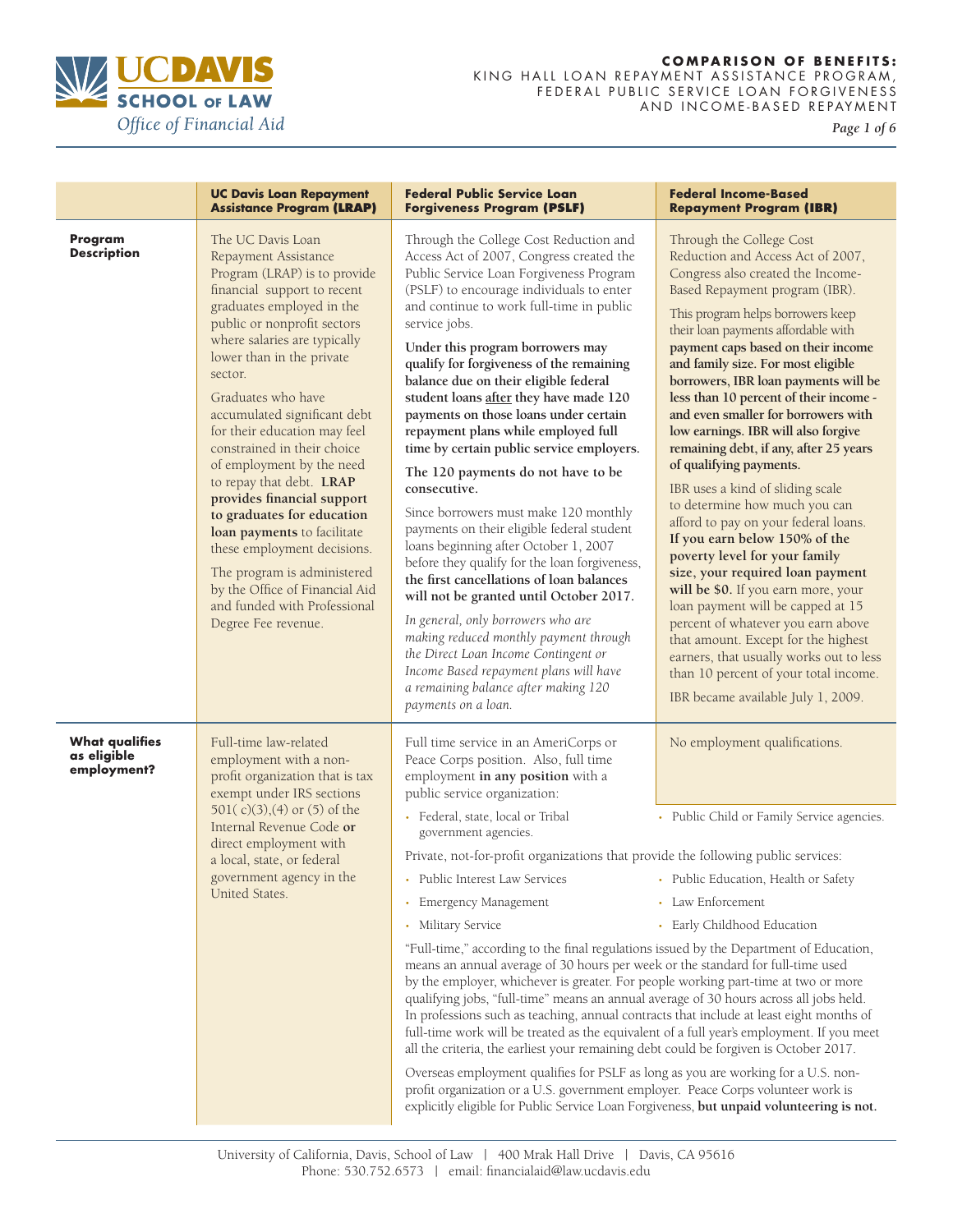

*Page 2 of 6* 

|                                                                 | <b>UC Davis Loan Repayment</b><br><b>Assistance Program (LRAP)</b>                                                                                                                                                                                                                                                                                                                                             | <b>Federal Public Service Loan</b><br><b>Forgiveness Program (PSLF)</b>                                                                                                                                                                                                                                                                                                                                                                                                                                                                                                                                                                                                                                                                                                                                                                                                                                                                                                                                                                     | <b>Federal Income-Based</b><br><b>Repayment Program (IBR)</b>                                                                                                                                                                                                            |
|-----------------------------------------------------------------|----------------------------------------------------------------------------------------------------------------------------------------------------------------------------------------------------------------------------------------------------------------------------------------------------------------------------------------------------------------------------------------------------------------|---------------------------------------------------------------------------------------------------------------------------------------------------------------------------------------------------------------------------------------------------------------------------------------------------------------------------------------------------------------------------------------------------------------------------------------------------------------------------------------------------------------------------------------------------------------------------------------------------------------------------------------------------------------------------------------------------------------------------------------------------------------------------------------------------------------------------------------------------------------------------------------------------------------------------------------------------------------------------------------------------------------------------------------------|--------------------------------------------------------------------------------------------------------------------------------------------------------------------------------------------------------------------------------------------------------------------------|
| What loans are<br>eligible?                                     | Federal Stafford Subsidized,<br>Unsubsidized, Graduate Plus,<br>Perkins and Alternative loans.<br>Includes federal loans borrowed<br>for undergraduate and other<br>graduate-level study. Bar study<br>loans are not eligible.<br>Loans in deferment or<br>forbearance status are not<br>eligible for LRAP.                                                                                                    | Any non-defaulted loan made under the<br>William D. Ford Federal Direct Loan<br>Program is eligible for forgiveness:<br>• Direct Subsidized loan<br>Direct Unsubsidized loan<br>• Direct PLUS loan for parents and<br>graduate or professional students<br>• Direct Consolidation loan<br>Loans made under other federal<br>student loan programs may qualify for<br>forgiveness if they are consolidated into a<br>Direct Consolidation Loan.<br>The following types of loans may be<br>consolidated into the Direct Loan<br>Program:<br>• Federal Family Education Loan (FFEL)<br>Program loans which include:<br>Subsidized & Unsubsidized Stafford<br>Loans<br>• Federal PLUS Loans for parents and<br>graduate or professional students<br>• Federal Consolidation Loans, excluding<br>joint spousal consolidation loans<br>• Federal Perkins Loans<br>• Certain Health Professions and Nursing<br>Loans<br>However, only payments made on the<br>Direct Consolidation Loan will count<br>toward the required 120 monthly<br>payments. | All Federal Direct Loans and<br>federally guaranteed loans (FFEL)<br>are eligible including:<br>• Subsidized Stafford<br>• Unsubsidized Stafford<br>• Federal PLUS for graduate and<br>professional students (but not<br>Parents)<br><b>Federal Direct Consolidation</b> |
| What is the<br>maximum income<br>to qualify for the<br>program? | In January 2010, the maximum<br>annual income was increased<br>from \$53,000 to \$60,000.<br>Applicants must report income<br>from all sources.<br>In order to enter the program<br>at 75% time or more, when<br>calculated at 100% time, the<br>annual income from eligible<br>employment cannot exceed the<br>\$60,000 ceiling, and the total<br>income from all sources cannot<br>exceed \$60,000 annually. | No income qualifications.                                                                                                                                                                                                                                                                                                                                                                                                                                                                                                                                                                                                                                                                                                                                                                                                                                                                                                                                                                                                                   | Anyone with eligible loans can<br>apply to see if his or her payments<br>will be more affordable under<br>IBR as compared to the monthly<br>payment required under the<br>Standard, Extended, Graduated<br>or Income Contingent repayment<br>plans.                      |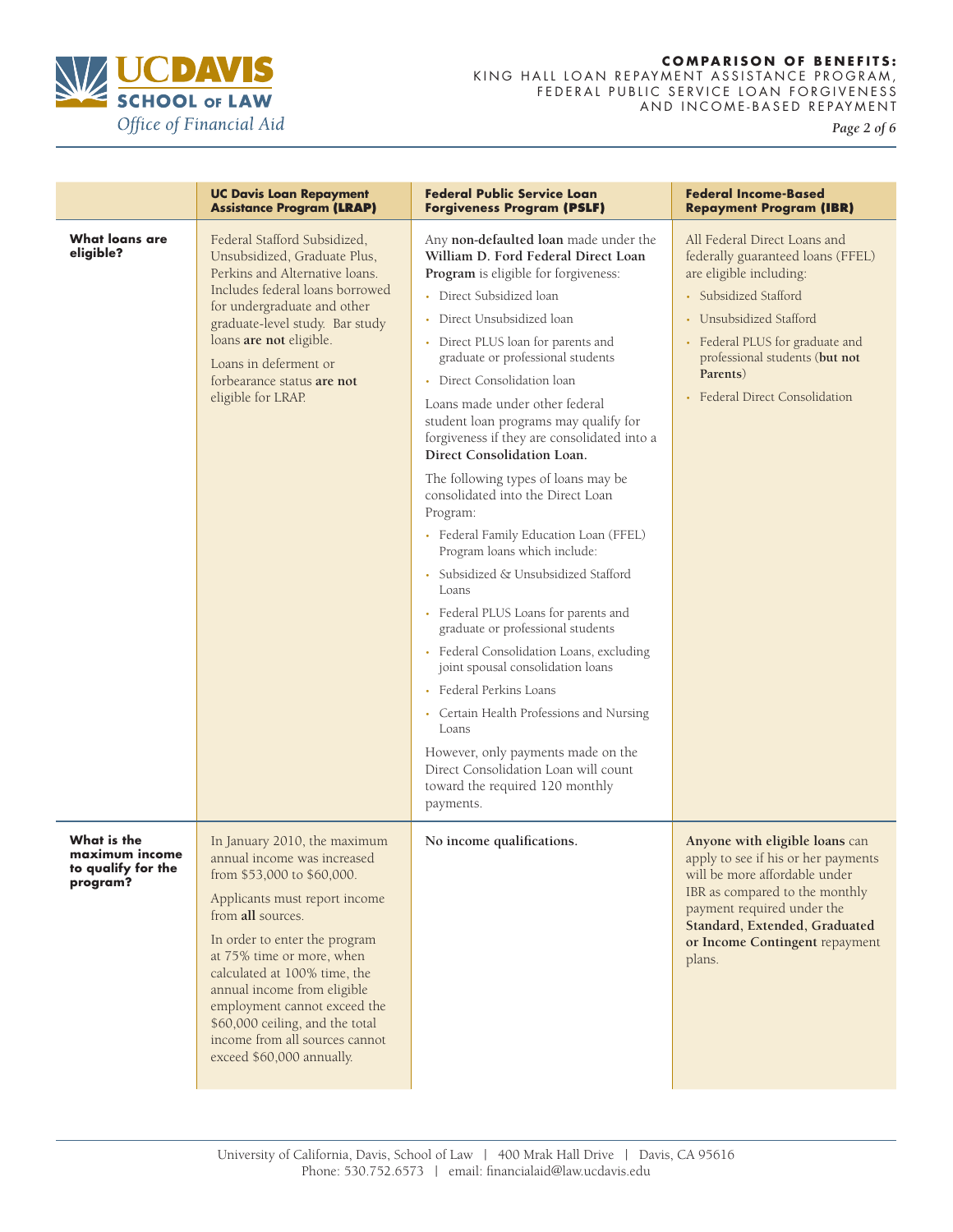

*Page 3 of 6* 

|                                                         | <b>UC Davis Loan Repayment</b><br><b>Assistance Program (LRAP)</b>                                                                                                                                                                                                                                                                           | <b>Federal Public Service Loan</b><br><b>Forgiveness Program (PSLF)</b>                                                                                                                                                                                                                                                                                                                                                                                                                                                                                                                                                                                                | <b>Federal Income-Based</b><br><b>Repayment Program (IBR)</b>                                                                                                                                                                                                                                                                                                                                                                                                                                                                                                                                                                                                                                                                                                                                                                                                                                                                                                                                              |
|---------------------------------------------------------|----------------------------------------------------------------------------------------------------------------------------------------------------------------------------------------------------------------------------------------------------------------------------------------------------------------------------------------------|------------------------------------------------------------------------------------------------------------------------------------------------------------------------------------------------------------------------------------------------------------------------------------------------------------------------------------------------------------------------------------------------------------------------------------------------------------------------------------------------------------------------------------------------------------------------------------------------------------------------------------------------------------------------|------------------------------------------------------------------------------------------------------------------------------------------------------------------------------------------------------------------------------------------------------------------------------------------------------------------------------------------------------------------------------------------------------------------------------------------------------------------------------------------------------------------------------------------------------------------------------------------------------------------------------------------------------------------------------------------------------------------------------------------------------------------------------------------------------------------------------------------------------------------------------------------------------------------------------------------------------------------------------------------------------------|
| How is my spouse<br>or partner's<br>income counted?     | Married graduates will be treated<br>as having the higher of (a)<br>their respective incomes or (b)<br>one-half of their joint income,<br>whichever is greater.<br>In the event that both partners<br>are eligible for LRAP, their<br>income and debt will be treated<br>separately or as one-half of the<br>total income and debt for each. | Joint Direct Consolidation Borrowers are<br>eligible to apply for Public Service Loan<br>Forgiveness if they meet all the other<br>eligibility criteria. If only one borrower<br>qualifies for PSLF, only a prorated<br>portion of the remaining balance of the<br>debt (based on the same proportion<br>of that borrower's debts to the original<br>consolidation loan) would be forgiven.<br>If both borrowers meet the requirements<br>for PSLF, the entire balance would be<br>forgiven.<br>Unfortunately, FFEL joint consolidation<br>borrowers are currently unable to<br>"reconstitute" the joint loan in the Direct<br>Loan program to take advantage of PSLF. | Both your spouse's income and<br>your own income are considered<br>to determine the resources you<br>have available to make payments<br>on your federal student loans.<br>Beginning July 2010, for married<br>borrowers who file their taxes<br>jointly, lenders will factor in the<br>couple's total federal student loan<br>debt, as well as their total income,<br>to calculate payments. Originally,<br>IBR did not recognize that joint<br>income has to cover both spouses'<br>federal loan payments, resulting in<br>payment requirements up to twice<br>what two equivalent single people<br>would have to pay.<br>Baseline Debt: IBR eligibility will<br>be based either on the balance<br>when the loan first entered<br>repayment or on the current loan<br>amount, whichever is greater.<br>This will allow borrowers whose<br>loan balances have increased<br>(often due to accrued interest<br>during periods of deferment or<br>forbearance) to qualify based on<br>what they actually owe. |
| I have children.<br>How will this<br>affect my benefit? | For purposes of entrance into<br>and participation in the LRAP,<br>persons with dependents,<br>as determined under federal<br>income tax guidelines, will have<br>their income adjusted downward<br>by \$5,000 for each dependent.                                                                                                           | No effect on PSLF benefit.                                                                                                                                                                                                                                                                                                                                                                                                                                                                                                                                                                                                                                             | The borrower's family size is one<br>of the criteria used in the IBR<br>calculation to determine your<br>monthly student loan payment.<br>A higher family size will reduce<br>the monthy student loan payment.                                                                                                                                                                                                                                                                                                                                                                                                                                                                                                                                                                                                                                                                                                                                                                                             |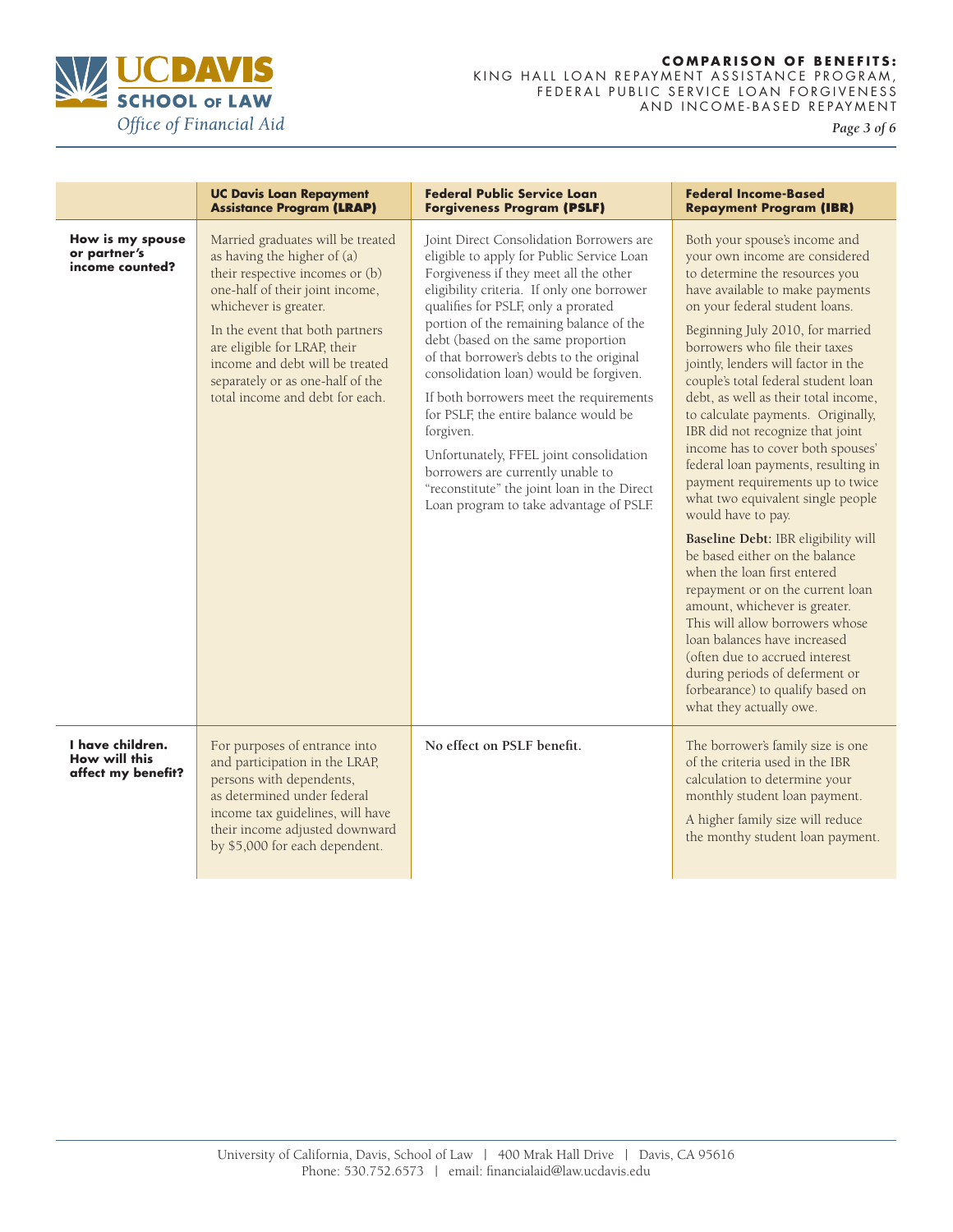

*Page 4 of 6* 

|                                                                                                                     | <b>UC Davis Loan Repayment</b><br><b>Assistance Program (LRAP)</b>                                                                                                                                                                                                                                                                                                                                                                              | <b>Federal Public Service Loan</b><br><b>Forgiveness Program (PSLF)</b>                                                                                                                                                                                                                                                                                                 | <b>Federal Income-Based</b><br><b>Repayment Program (IBR)</b>                                                                                                                                                                                                                                     |
|---------------------------------------------------------------------------------------------------------------------|-------------------------------------------------------------------------------------------------------------------------------------------------------------------------------------------------------------------------------------------------------------------------------------------------------------------------------------------------------------------------------------------------------------------------------------------------|-------------------------------------------------------------------------------------------------------------------------------------------------------------------------------------------------------------------------------------------------------------------------------------------------------------------------------------------------------------------------|---------------------------------------------------------------------------------------------------------------------------------------------------------------------------------------------------------------------------------------------------------------------------------------------------|
| What is the<br>maximum number<br>of years I can<br>participate in this<br>program?                                  | The maximum length of LRAP<br>participation is ten years.<br>Participants will have to repay<br>on their own any student loan<br>debt still outstanding after the<br>eligibility period has expired.                                                                                                                                                                                                                                            | No limit for participation in PSLF.                                                                                                                                                                                                                                                                                                                                     | No limit for participation<br>in IBR.                                                                                                                                                                                                                                                             |
| Am I eligible to<br>participate if I am<br>currently holding a<br>judicial clerkship?                               | Judicial clerkships are<br>not considered qualifying<br>employment for LRAP.                                                                                                                                                                                                                                                                                                                                                                    | Certain judicial clerkships may be<br>considered qualifying employment.<br>Visit_www.equaljusticeworks.org for<br>more information.                                                                                                                                                                                                                                     | Yes.                                                                                                                                                                                                                                                                                              |
| <b>How frequent</b><br>are benefit<br>payments issued<br>to participants?                                           | LRAP payments are issued twice<br>during the calendar year in<br>January and July.                                                                                                                                                                                                                                                                                                                                                              | The Public Service Loan Forgiveness<br>Program does not issue benefit<br>payments.<br>The program benefit is the forgiveness<br>of the student loan balance that remains<br>after the borrower makes 120 payments<br>on eligible federal student loans under<br>certain payment plans while employed<br>full-time by certain public service<br>employers for ten years. | The Income-Based Repayment<br>program does not issue benefit<br>payments.<br>The program benefit is the<br>reduction of annual educational<br>debt payments capped at 15%<br>of the borrower's discretionary<br>income along with forgiveness of<br>the remaining loan balance after<br>25 years. |
| How much benefit<br>will I receive for<br>each payment<br>period?                                                   | For program participants with<br>an annual income of \$40,000<br>or less, the LRAP loan will equal<br>the amount necessary to cover<br>the monthly scheduled payments<br>for eligible law school loans.<br>For participants with an<br>annual income greater than<br>\$40,000, the amount of Program<br>assistance will be prorated, with<br>participants expected to make an<br>imputed contribution equal to<br>35% of income above \$40,000. | The Public Service Loan Forgiveness<br>Program does not issue benefit<br>payments.                                                                                                                                                                                                                                                                                      | The Income-Based Repayment<br>program does not issue benefit<br>payments.                                                                                                                                                                                                                         |
| How long must<br>I remain in the<br>program before<br>the benefits I<br>receive are<br>eligible for<br>forgiveness? | Beginning January 2010 your<br>LRAP benefit is 100% forgiven<br>after one full year of eligible<br>employment.                                                                                                                                                                                                                                                                                                                                  | Loan forgiveness occurs after the<br>borrower makes 120 payments on<br>eligible federal student loans under<br>certain payment plans while employed<br>full-time by certain public service<br>employers for ten years.                                                                                                                                                  | If you repay the IBR plan for<br>25 years and meet certain other<br>requirements, any remaining loan<br>balance will be canceled.                                                                                                                                                                 |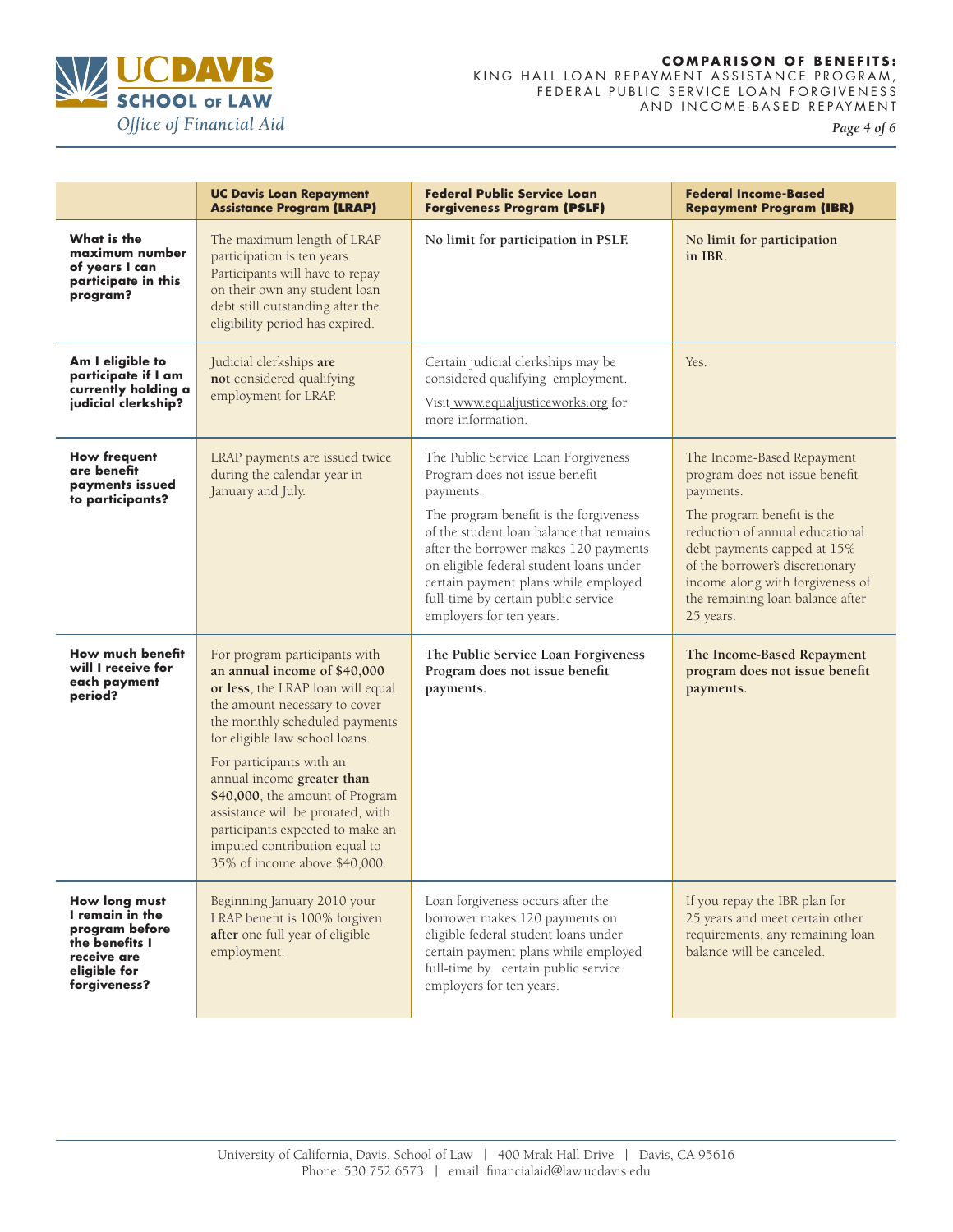

*Page 5 of 6* 

|                                       | <b>UC Davis Loan Repayment</b><br><b>Assistance Program (LRAP)</b>                                                                                                                                                                                                                                                                                                                                                                                                                                                                                                                                                                                                                                                                                                                                                                                                                                                                                                                                                                                  | <b>Federal Public Service Loan</b><br><b>Forgiveness Program (PSLF)</b>                                                                                                                                                                                                                                                                                                                                                                                                                                                | <b>Federal Income-Based</b><br><b>Repayment Program</b><br>(IBR)                                                                                                                                                                                                                                                                                                 |
|---------------------------------------|-----------------------------------------------------------------------------------------------------------------------------------------------------------------------------------------------------------------------------------------------------------------------------------------------------------------------------------------------------------------------------------------------------------------------------------------------------------------------------------------------------------------------------------------------------------------------------------------------------------------------------------------------------------------------------------------------------------------------------------------------------------------------------------------------------------------------------------------------------------------------------------------------------------------------------------------------------------------------------------------------------------------------------------------------------|------------------------------------------------------------------------------------------------------------------------------------------------------------------------------------------------------------------------------------------------------------------------------------------------------------------------------------------------------------------------------------------------------------------------------------------------------------------------------------------------------------------------|------------------------------------------------------------------------------------------------------------------------------------------------------------------------------------------------------------------------------------------------------------------------------------------------------------------------------------------------------------------|
| How do I apply for<br>the program?    | Graduates should submit the following<br>documents to the UC Davis Law Financial<br>Aid Office:<br>• LRAP Application<br>• LRAP Employment Certification, including<br>job description, proof of employer 501<br>(c) tax exempt status or verification<br>that employer is local, state or federal<br>government agency.<br>• LRAP Agreement and Certification<br>• A list of educational debts, including the<br>name of each servicer; the month and year<br>each loan went into repayment; the total<br>amount borrowed from each loan program;<br>and the dollar amount of the monthly<br>repayment obligation.<br>Documentation from the servicer of each<br>educational debt listed for the applicant<br>and/or spouse. This may be a copy of the<br>repayment agreement, copy of a billing<br>statement or a letter from the servicer.<br>• Your most recent signed Federal Tax Return<br>including W-2 and schedules.<br>For more information visit:<br>http://www.law.ucdavis.edu/current/<br>financial-aid/loan-repayment-assistance.html | On January 31, 2012, the<br>Department released an<br><b>Employment Certification</b><br>Package to help borrowers track<br>their progress toward qualifying<br>for PSLF. Submission of the<br><b>Employment Certification Form</b><br>before you are eligible to apply<br>for PSLF is optional but you are<br>encouraged submit certifications<br>annually or whenever you leave<br>a qualifying position.<br>Download the materials from<br>http://studentaid.ed.gov/<br>PORTALSWebApp/students/<br>english/PSF.jsp. | Contact your lender.<br>If you do not know who<br>is servicing your loan(s),<br>search the National Student<br>Loan Data System database<br>at http://www.nslds.ed.gov/<br>nslds SA                                                                                                                                                                              |
| Do I need to re-<br>apply every year? | Yes, current LRAP participants will need to<br>establish continuing eligibility by submitting<br>to the Law Financial Aid Office no later<br>than May 31 of each year the following:<br>• LRAP Update Form<br>• LRAP Employment Certification<br>• Your most recent signed Federal Tax Return<br>including W-2 and schedules<br>• Proof of student loan payments. A loan<br>payment history can be downloaded from most<br>lender websites.                                                                                                                                                                                                                                                                                                                                                                                                                                                                                                                                                                                                         | You are encouraged to submit an<br><b>Employment Certification Form</b><br>annually or whenever you leave a<br>qualifying position.                                                                                                                                                                                                                                                                                                                                                                                    | If you select IBR, you will be<br>required to complete a form<br>that authorizes the Internal<br>Revenue Service (IRS) to<br>provide income information<br>(yours and your spouse's<br>if you are married and file<br>taxes jointly) to the U.S.<br>Department of Education. In<br>addition, you must notify the<br>Department of your family<br>size each year. |
| What is the<br>deadline to apply?     | King Hall graduates can apply for up to<br>three years after graduation.<br>The deadline to receive applications for the<br>January payment period is November 15.<br>The deadline to receive applications for<br>the July payment period is May 15.                                                                                                                                                                                                                                                                                                                                                                                                                                                                                                                                                                                                                                                                                                                                                                                                | No application deadline.                                                                                                                                                                                                                                                                                                                                                                                                                                                                                               | No application deadline.                                                                                                                                                                                                                                                                                                                                         |